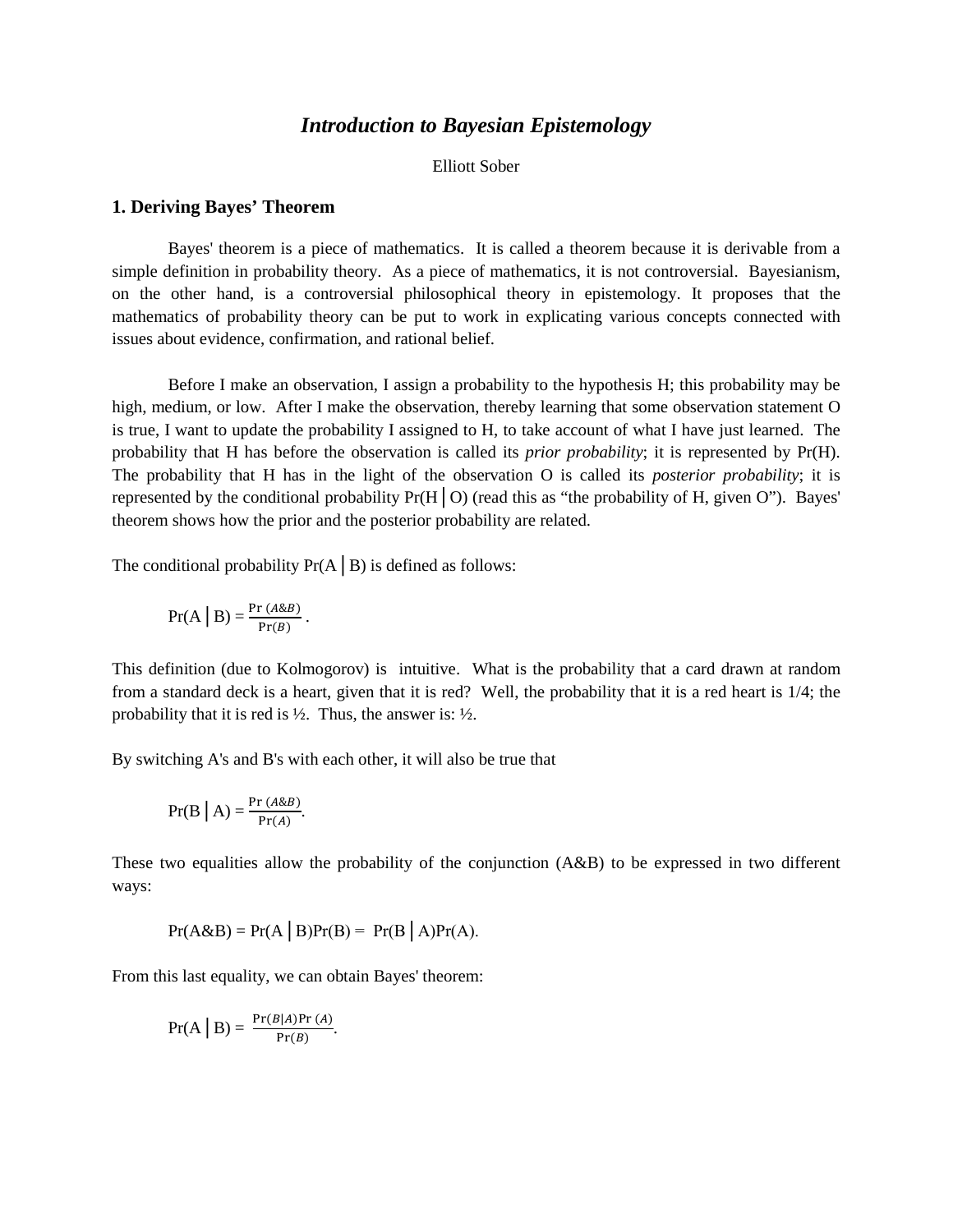#### **2. Bayesian Definitions of Confirmation and Disconfirmation**

Let's rewrite Bayes' theorem with some new letters. We want to figure out what the probability of a hypothesis H is in the light of observations O. According to Bayes' theorem, this conditional probability,  $Pr(H | O)$ , can be expressed as follows:

$$
Pr(H | O) = \frac{Pr(0|H)Pr(H)}{Pr(O)}.
$$

This expression can be rewritten as an equality between two ratios:

$$
(*) \qquad \frac{\Pr(H|O)}{\Pr(H)} = \frac{\Pr(O|H)}{\Pr(O)}
$$

When an observation O is obtained, it may have three different kinds of significance for the question of whether the hypothesis H is true. O may confirm H, O may disconfirm H, or O may be evidentially irrelevant to H. Bayesian theory says that each of these ideas can be understood in terms of a relationship between the prior and posterior probabilities of H. Here is the Bayesian proposal:

(1) O confirms H iff 
$$
Pr(H | O) > Pr(H)
$$

O disconfirms H iff  $Pr(H | O) < Pr(H)$ 

O is evidentially irrelevant to H iff  $Pr(H | O) = Pr(H)$ .

Notice that these proposals have implications for whether the left-hand ratio in (\*) is greater than, less than, or equal to unity. For example, if O confirms H,  $\frac{Pr(O|H)}{Pr(O)}$  will be greater than unity. Let's consider some implications of this. First, suppose that H deductively implies O. If so, Pr(O | H)=1. In this case, notice that  $\frac{\Pr(O|H)}{\Pr(O)}$  can't be less than unity. It follows via (\*) that  $\frac{\Pr(H|O)}{\Pr(H)}$  can't be less than unity. This makes sense of the following idea: when you deduce an observational prediction from a hypothesis, and the prediction comes true, this result can't disconfirm the hypothesis. The hypothesis may go up in probability or it may stay the same, but it can't decline in probability.

If  $Pr(O \mid H)=1$ , how could the observation that O is true fail to confirm the hypothesis? This will happen if  $Pr(O) = 1$ . That is, if you were certain that O would be true before you made the observation, the fact that the observation comes true does not confirm H. If H deductively implies O and the truth of O is to confirm H, then  $Pr(O) < 1$ . True predictions that are totally unsurprising fail to confirm.

In thinking about the idea of confirmation, there is a simple fact that you want to bear clearly in mind. An observation may confirm a hypothesis, even though the hypothesis is still very improbable in the light of the observation. Suppose  $Pr(H|O) = 1/1,000$  and  $Pr(H) = 1/1,000,000$ . In this case, the observation increased the probability of the hypothesis a thousand fold. Even so, H remains very improbable. Bayesians use the term "confirm" to mean "probability raising;" a "confirmed" hypothesis may not be worthy of belief.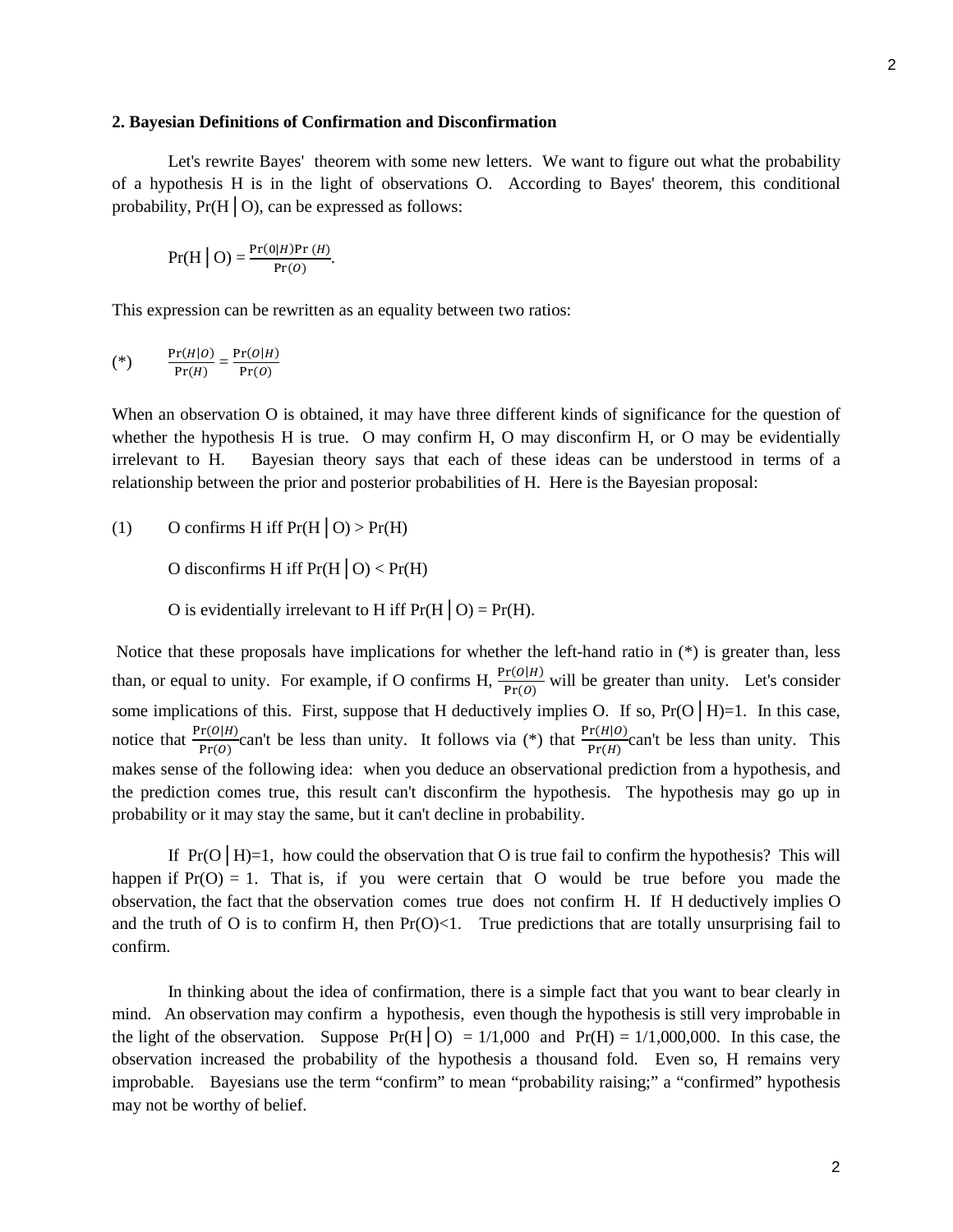#### **3. Comparing Posterior Probabilities**

According to Bayesianism, confirmation is a "diachronic" relation -- it involves a before-and-after comparison. However, we sometimes are interested in making a distinct, synchronic, comparison -- we want to say whether an observation makes one hypothesis more probable than another hypothesis. Here we are comparing two posterior probabilities –  $Pr(H1 \mid O)$  and  $Pr(H2 \mid O)$ . Two applications of Bayes' theorem yields

 $Pr(H1 | O) = \frac{Pr(O|H1)Pr(H1)}{Pr(O)}.$  $Pr(H2 | O) = \frac{Pr(O|H2)Pr(H2)}{Pr(O)}.$ 

From these two statements, we obtain:

(2) Pr(H1│O) > Pr(H2│O) iff Pr(O│H1)Pr(H1) > Pr(O│H2)Pr(H2).

Which hypothesis has the higher posterior probability depends on two considerations -- the prior probabilities of the hypotheses, and the probabilities that each hypothesis confers on the observations.

It follows from (2) that H1 might have the higher posterior probability even though H1 says that the observations were very improbable, whereas H2 says that they were very probable. It also is possible for O to raise the probability of H1 (a diachronic result), even though, synchronically,  $Pr(H1 | O) < Pr(H2 | O)$ .

Here is a case that illustrates these possibilities: Suppose I sample three balls with replacement from an urn. That is, I take a ball out, note its color, and then return it to the urn, which I then shake; I then draw another. Suppose my observation (O) is that the three balls I've drawn are all green. There are two hypotheses I want to consider. These are:

- H1 : All the balls in the urn are green.
- H2 :  $50\%$  of the balls in the urn are green.

We want to answer two separate questions. Does O make H1 more probable than H2? And does O make H1 more probable than it was before?

To answer these questions, I need to provide more details. To use Bayes' Theorem, we need to make sense of the prior probabilities of H1 and H2. That is, we need to be able to say how probable it is that the urn had one composition rather than another, before the sampling from the urn was performed. Let's imagine that the urn was composed by the following process. There were a hundred buckets, each containing balls. A bucket was chosen at random and then dumped into the urn. In bucket #1, all the balls are green; in buckets 2 through 100, half the balls are green. Given the process just described, we can assign prior probabilities as follows: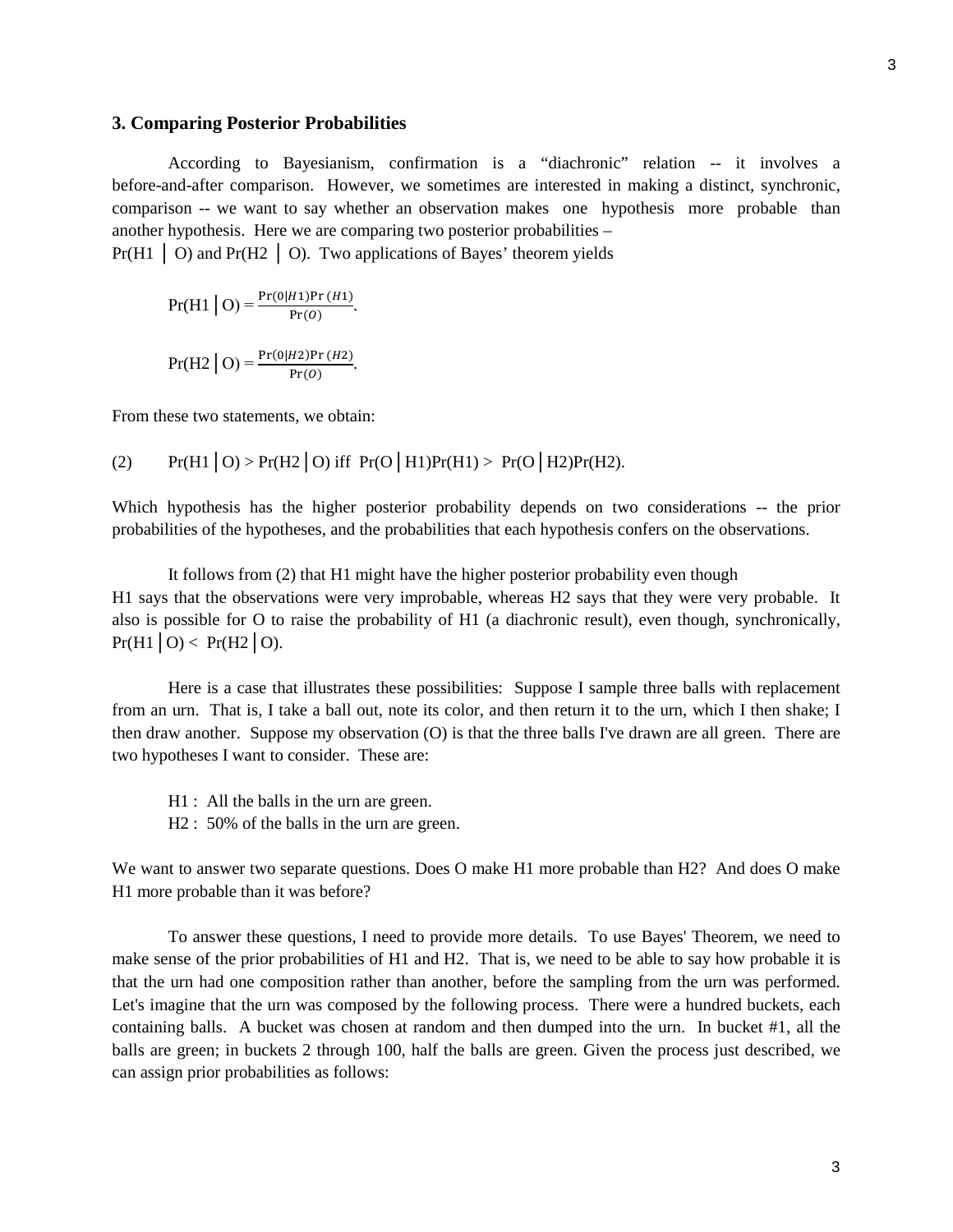The next step is to consider how probable the observation O would have been, if H1 had been true. Clearly, if all the balls in the urn are green, then the probability that the three sampled balls should have been green is unity. On the other hand, if H2 were true, then the probability of obtaining three green balls in three draws is  $(\frac{1}{2})(\frac{1}{2})(\frac{1}{2}) = 1/8$ . Thus, the probability of the observation, conditional on each of the two hypotheses, is:

$$
Pr(O | H1) = 1
$$
  $Pr(O | H2) = 1/8.$ 

The last probability we need to figure out is the "unconditioned probability of the observations"

-- the quantity Pr(O). But how can we figure out how probable it was that three green balls should have been drawn without knowing which bucket was the one that filled the urn? Well, we know that there was a 1/100 chance that the urn was filled from bucket #1; in that case the probability that the three sampled balls should have been green would be 1. On the other hand, there is a 99/100 chance that the urn was filled from one of the other ninety-nine buckets, in which case the probability that the three balls should have been green would have been 1/8. The probability of O takes both these possibilities into account, as follows:

$$
Pr(O) = Pr(O | H1)Pr(H1) + Pr(O | H2)Pr(H2)
$$

$$
= (1)(1/100) + (1/8)(99/100) \approx 0.13.
$$

This is an approximate value for Pr(O). We now can use Pr(H1), Pr(O | H1), and Pr(O) to compute  $Pr(H1|O)$ , by Bayes's theorem:

$$
Pr(H1 | O) = \frac{Pr(0|H1)Pr(H1)}{Pr(O)} = \frac{(1)(\frac{1}{100})}{0.13}
$$

So  $Pr(H1 \mid O)$  is about 0.08.

Notice that the observation makes H1 far more probable than it was initially. H1 enjoyed an eight-fold increase in its probability. Yet, this fact of confirmation does not mean that H1 became very probable. Indeed, it did not do so:  $Pr(H1 \mid O)$  is far less than  $Pr(H2 \mid O)$ ; 0.08 < 0.92.

According to proposition (2), there are *two* factors that affect whether one hypothesis will be more probable in the light of the evidence than another. First, there is the question of how good a job the hypotheses do in predicting the evidence at hand. This issue is represented by the quantities  $Pr(O | H1)$ and  $Pr(O | H2)$ . Second, there is the question of how plausible the hypotheses were before the present evidence was obtained; this is represented by the quantities Pr(H1) and Pr(H2). In this example, H1 gets a high mark on the first consideration, but a low one on the second.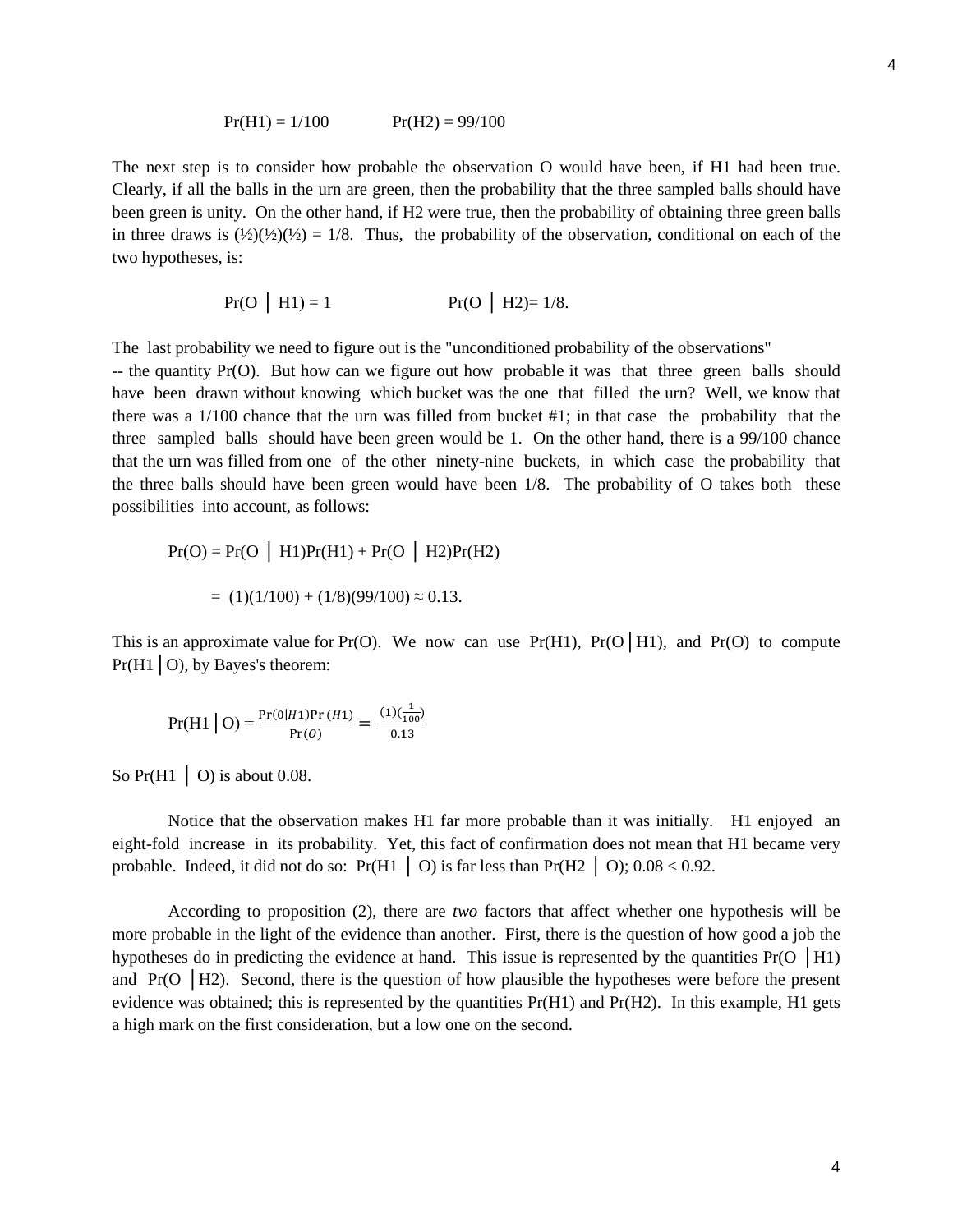### **4. Likelihood**

Some terminology: " $Pr(O | H)$ " is sometimes called the "likelihood" of H. This is a technical usage; it is apt to be misleading, since "x is likely" and "x is probable" are synonyms in ordinary English. However, the likelihood of a hypothesis  $[Pr(O|H)]$  and its probability  $[Pr(H|O)]$  can have very different values, as the urn example illustrates.

I so far have defined two ideas about evidence in probabilistic terms. First, there was the before-and-after notion that I called confirmation, described in proposition (1). Second, there was a comparison of the probabilities of two hypotheses in the light of the same evidence, described in proposition (2) . Now it's time for a third. We may ask whether an observation supports one hypothesis better than another. Here we're not interested in whether the one hypothesis has a higher prior probability than the other; we want to isolate what the impact of the observation is. I suggest that this idea can be understood as follows: one hypothesis is better supported by an observation than another is if and only if the first hypothesis makes the observation more probable than the other hypothesis does:

(3) H1 is better supported than H2 by O iff  $Pr(O \mid H1) > Pr(O \mid H2)$ .

Here we have the idea that differential support is measured by *likelihood*. If one hypothesis says that what I observed was to be expected, whereas the other hypothesis says that what I observed was very improbable, it is the first that is better supported by the observation. Proposition (3) is often called the *Law of Likelihood*.

## **5. An Exercise**

Here is a problem that you should be able to solve by reasoning in a way parallel to the urn problem: Suppose that a disease is found in 1/100 people in the US. We select a US individual at random and then give the individual a diagnostic test, which is 90% reliable, by which I mean the following: if an individual has the disease, the probability that the test will come out positive is 0.9, and if an individual does not have the disease, the probability is 0.9 that the test will come out negative. Suppose the test comes out positive. What is the probability that the individual has the disease, given this positive test result? How does this probability compare with the probability that the individual does not have the disease, given that the test result was positive? Calculate the relevant quantities and then plug them into Bayes' theorem.

Psychologists have found that people often do better at problems like this when they formulate them as problems about frequencies in a population of known size. So suppose that the population contains 1,000 people, and that 10 of them have the disease, while 990 do not. What would happen if you gave the test to all 1,000 people? Fill in the following 2-by-2 table with the approximate numbers you'd expect to find in each cell, given that the test is 90% reliable: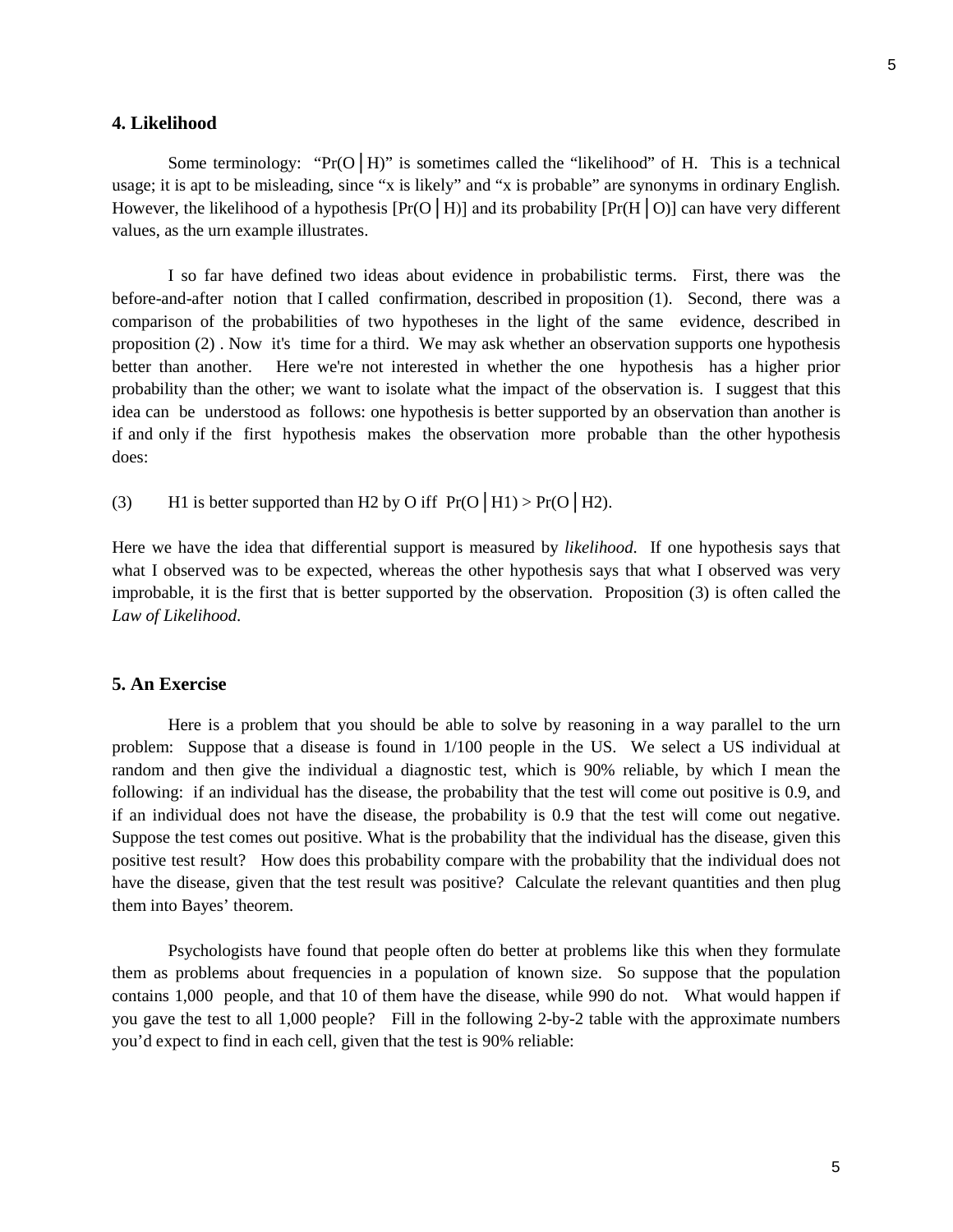|                             | 10 have the disease | 990 do not have the disease |
|-----------------------------|---------------------|-----------------------------|
| number of positive outcomes |                     |                             |
| number of negative outcomes |                     |                             |

Now suppose someone in the population has a positive test result. What is the probability that he or she has the disease?

Two observations: (i) Notice that I described the reliability of the test procedure by describing conditional probabilities of the form Pr(±test│±disease). These numbers do not settle the values of probabilities of the form Pr(±disease│ ±test). This illustrates how likelihood and posterior probabilities are different. (ii) Although it is useful in this problem to think of probabilities in terms of actual frequencies, it isn't true that the probability of an event and its actual frequency must be the same. A fair coin can be tossed an odd number of times and then destroyed. Still, it sometimes makes problems easier to solve if you think of probabilities in terms of the (approximate) actual frequencies you'd expect to find.

### **6. The Dispute about Bayesianism**

Philosophers who criticize Bayesianism do so mainly because they believe that prior probabilities cannot be interpreted objectively, and when they merely reflect subjective degrees of belief, they have no relevance to how evidence ought to interpreted. In our urn example, it *did* make sense to talk about the objective prior probabilities of the hypotheses. The reason was that we viewed the two hypotheses H1 and H2 as possible outcomes of a chance process. I said that the urn was filled by choosing at random from 100 buckets. It was on the basis of this story that we assigned priors in the way we did.

Consider the fact that many of the hypotheses that scientists wish to test do *not* describe possible outcomes of a chance process. For example, take Newton's law of gravitation (G). It makes sense to talk about what G predicts about observations. Perhaps G says that some observations are probable while others are improbable. This will allow us to make sense of the *likelihood* of G. Pr(O│G) will make sense. However, what is the *probability* that Newton's law is true? In particular, we need to make sense of the idea that G has a *prior* probability. Before we do any observational tests of the theory, what probability should we assign to it?

Suppose God had chosen the laws that govern our universe by sampling balls from an urn. On each ball is written a set of laws. If Newton's law was written on just one ball and there were 1000 in the urn, then the prior probability of the law would be 1/1,000. However, no one believes this story about the process that gave our universe the laws it possesses. In the absence of any alternative and plausible process model, critics of Bayesianism decline to assign probabilities to Newton's law. If probabilities aren't objective, these critics don't want to use them in the evaluation of scientific theories. The reason is that if probabilities merely reflect an agent's *degree of belief*, then different agents may have different degrees of confidence in the hypothesis in question; one won't be able to say which assignment of probabilities is correct and which others are incorrect.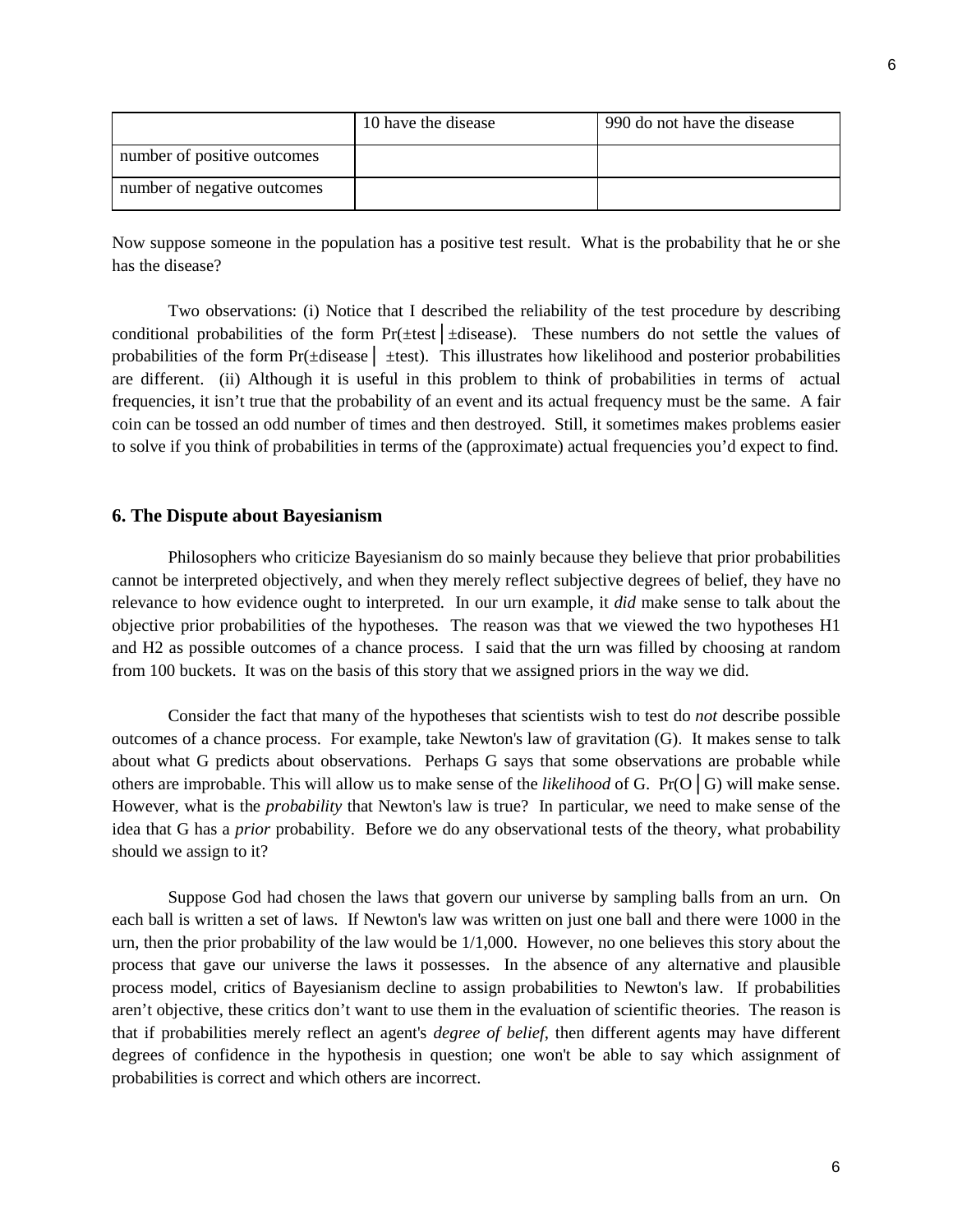To this, Bayesians often reply with the "swamping of priors" argument. They point out that it often doesn't matter what prior probabilities one assigns. Once a reasonable amount of evidence becomes available, people will end up assigning nearly the same posterior probabilities, even if they started out with very different priors. Critics sometimes reply that the swamping of priors argument does not show that the idea of prior probabilities is legitimate.

Another Bayesian strategy is to try to show how objectively correct prior probabilities can be assigned even though one has no information about what processes (if any) influence which hypothesis is true. Bayesians who go this route try to formulate a plausible version of the *Principle of Indifference* (PI). The PI says, roughly, that if you have no reason to assign H1 and H2 different probabilities, then you should assign them the same probability. Stated with a bit more generality, the PI says that if you have no information that would allow you to say which of n exclusive and exhaustive options will come true, you should assign each a probability of 1/n. This principle, if correct, would allow one to obtain knowledge of probabilities from the fact that one is ignorant.

The problem with the PI is that possibilities can be sliced up in different ways, and these different ways of dividing the pie generate probability assignments that are incompatible with each other. If you don't know anything about the color of my favorite sweater, should you assign equal probabilities to the four options [Green, Blue, Red, Black] or equal probabilities to the five options [Light Green, Dark Green, Blue, Red, Black]?

A quantitative example exhibits the same problem. Suppose you know that some particular object has a length (L) that is somewhere between 2 and 4 meters. Applying the PI, you might reason that

(A) Pr(L is between 2 and 3) = Pr(L is between 3 and 4).

But now consider the value of the quantity  $L^2$ . You know that  $L^2$  is somewhere between 4 and 16. If you apply the PI to the range of values that  $L^2$  might take, you might end up saying that

 $Pr(L^2 \text{ is between 4 and } 10) = Pr(L^2 \text{ is between 10 and } 16).$ 

But this assignment of probabilities to  $L^2$  entails something about the probabilities of L's values. It entails that

(B) Pr(L is between 2 and  $\sqrt{10}$ ) = Pr(L is between  $\sqrt{10}$  and 4).

Note that (A) and (B) are incompatible. Why should one apply the PI to L rather than to  $L^2$ ? In fairness, I should point out that there are Bayesians who try to refine the PI so that it doesn't generate contradictions.

In terms of the concepts we defined before, critics of Bayesianism will not accept the Bayesian definition of confirmation and disconfirmation, though they may be happy to talk about the likelihoods of hypotheses as measures of how well supported they are.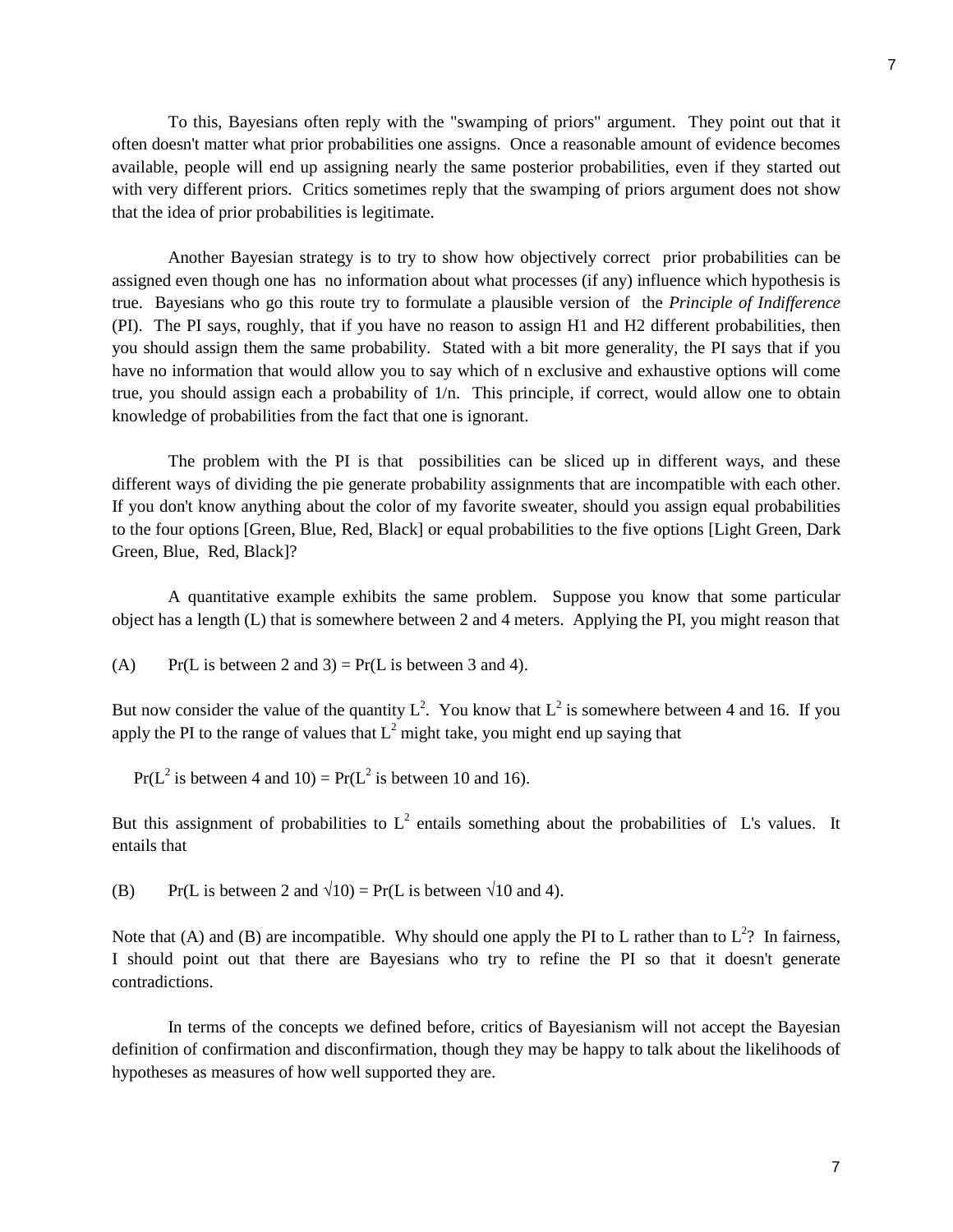Side-by-side with this philosophical dispute about the use of prior probabilities, there is a parallel disagreement that arises in connection with likelihoods. What statisticians call "simple hypotheses" specify the probabilities of different observational outcomes. Here's an example from Mendelian genetics:

Pr(offspring is an Aa heterozygote │ Mom is AA and Dad is Aa) =  $\frac{1}{2}$ .

The hypothesis about Mom and Dad's genotype is "simple" (another technical term) because it tells you what the probabilities are for the offspring's having different possible genotypes. However, now let's consider the hypothesis that Mom is AA. What is the value of Pr(offspring is an Aa heterozygote │ Mom is AA)? This is a weighted average:

Pr(offspring is Aa  $\mid$  Mom is AA) =

| Pr(offspring is an Aa   Mom is AA and Dad is AA)Pr(Dad is AA   Mom is AA) +    |  |
|--------------------------------------------------------------------------------|--|
| Pr(offspring is an Aa   Mom is AA and Dad is Aa)Pr(Dad is Aa   Mom is AA) +    |  |
| Pr(offspring is an Aa   Mom is AA and Dad is aa) $Pr(Dad is aa   Mom is AA)$ . |  |

The rules of Mendelism entail that this equals

(0)Pr(Dad is AA | Mom is AA) + (1/2)Pr(Dad is Aa | Mom is AA) +  $(1)Pr(Dad is aa | Mom is AA).$ 

If we had data on how often males and females form different mating pairs, we could estimate the values of probabilities that have the form Pr(Dad's genotype│Mom's genotype) and complete our calculation of the likelihood of the hypothesis that Mom is AA.

However, there are many hypotheses in science whose likelihoods cannot be handled in this way. For example, the negation of a scientific theory is usually not amenable to this treatment. When Eddington tested the General Theory of Relativity (GTR) by measuring the degree to which light from the sun was bent during an eclipse, he was considering a quantity of the form:

Pr(light is bent to such-and-such a degree  $\vert$  GTR  $\&$  auxiliary assumptions).

But what is the value of

Pr(light is bent to such-and-such a degree │ not-GTR & auxiliary assumptions)?

As the example concerning Mom's genotype illustrates, this will be a weighted average over the likelihoods of the different specific alternatives A1, A2, … An to the GTR, where the weighting terms are

 $Pr(A1 \mid not-GTR)$ ,  $Pr(A2 \mid not-GTR)$ , ...,  $Pr(An \mid not-GTR)$ .

Here the alternatives must cover *all* the alternatives, even ones that have not been conceptualized yet.